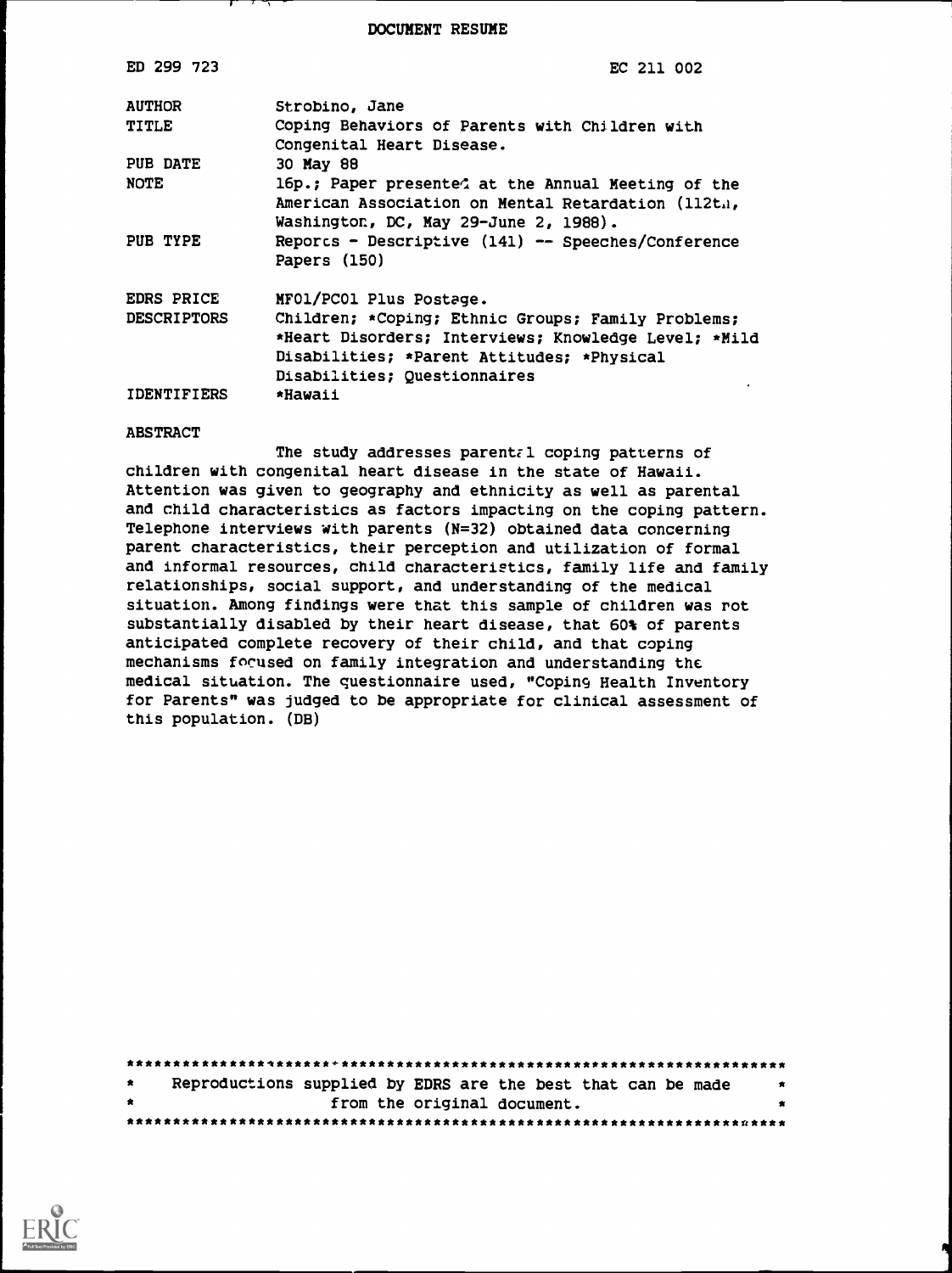$\bullet$  .

I-

U \$ DEPARTMENT OF EDUCATION Dance of Educational Research and Improvement EDUCATIONAL RESOURCES INFORMATION CENTER ERIC)

G/This document has been reproduced aa<br>received from the person or organization<br>originating it

Malor changes have teen made to improve reproduction quality

Points of view or opinions stated in thisdocu-<br>ment: <u>do inot neressa</u>rily irepresent: official<br>OERI position or policy

Coping Behaviors of Parents with Children with Congenital Heart Disease

Paper Presented at the 112th Annual Conference American Association on Mental Retardation May 30, 1988 Washington, D.C.

> Jane Strobino, D.S.W. Assistant Professor Marywood College School of Social Work Scranton, Pennsylvania 18509

C 211002

"PERMISSION TO REPRODUCE THIS MATERIAL HAS BEEN GRANTED BY

<u>ane</u>  $\ddot{\phantom{a}}$ bing trs

TO THE EDUCATIONAL RESOURCES INFORMATION CENTER (ERIC)"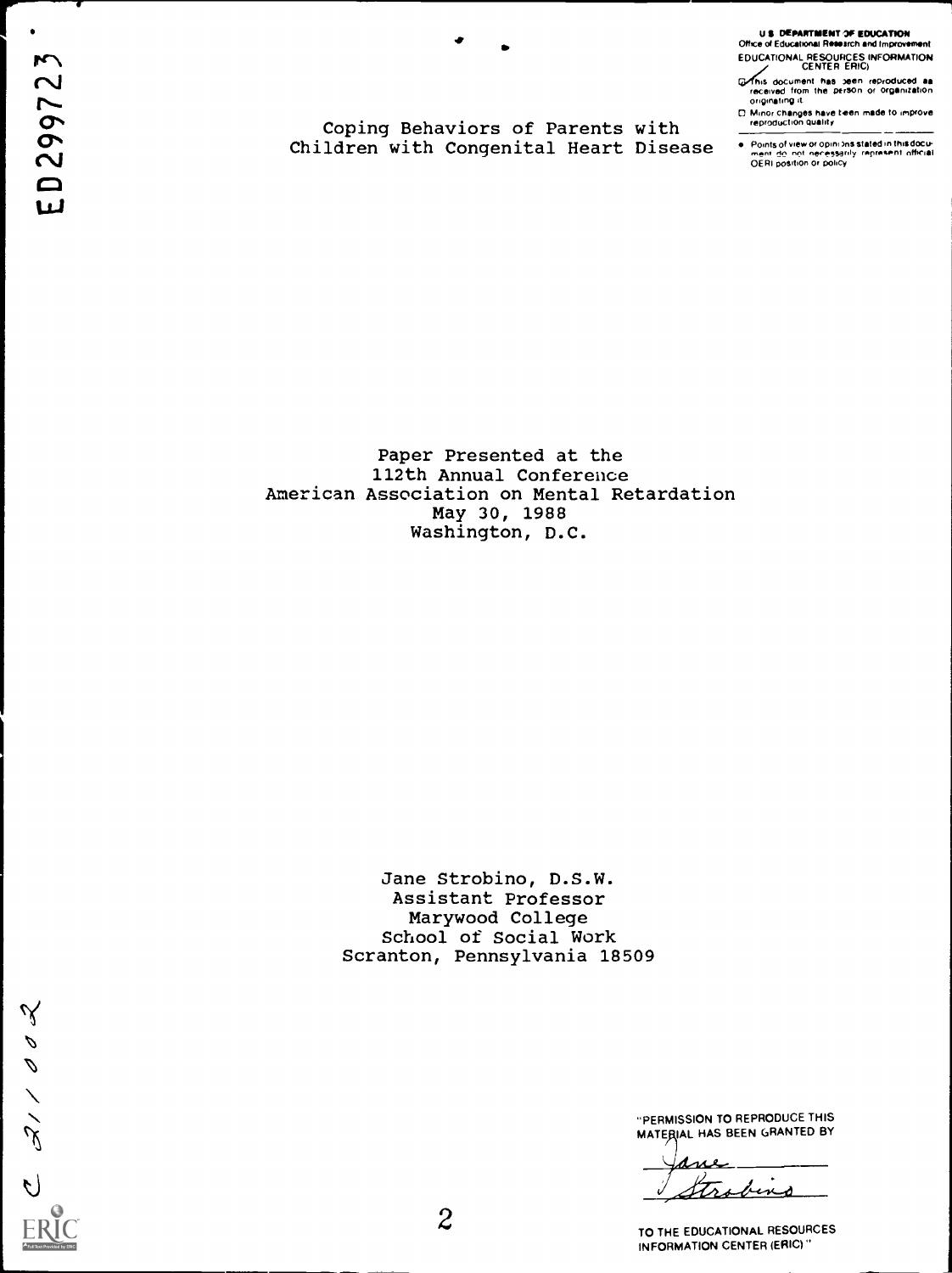### Background

Congenital heart disease is considered to be the most frequently<br>diagnosed pediatric cardiac condition (Travis, 1979). Such a diagnosed pediatric cardiac condition (Travis, 1979). diagnosis has wide variation in terms of degree of severity, potential for corrective treatment, and ultimately the ongoing and overall development of the child. The particular defect may be self correcting, require corrective surgery, or may not be amenable to surgery and have a poor prognosis for recovery.

Given that the diagnosis of congenital heart disease usually is made at birth, parents face a variety of challenges not only in their role as parents but in their new and central role as managers of the child's cardiac condition. Such a role can managers of the child's cardiac condition. extend over a number of years and involves physical, economic and psychological adaptations to this non-normal situation.

Chronic fatigue may occur, especially in the mother as a result of meeting the child's regular day to day needs as well as the child's special medical needs. These special medical needs can include regular and often distant visits to the pediatric cardiologist, compliance to a particular treatment regimen at home, and emergency medical care.

The costs of treatmert for the child, including medications. equipment, physician's fees and hospital costs can be overwhelming even with health insurance.

The psychological impact may involve continual unanswered questions about the reason for the diagnosis and situation, and concerns about recovery or relapse.

In meeting the challenges of caring for a child with congenital heart disease, parents can access both formal and informal services. Formal support services may include: financial assistance, local support groups, respite care and<br>transportation. Informal support services, comparable to formal Informal support services, comparable to formal services only provided by friends, neighbors or other family members, also can be of help to parents.

Both social work practice experience and the literature document a variation in how parents manage the responsibilities in raising a chronically ill child (Caroff & Mailick, 1985; Cloutier & Measel, 1982 ; McCubbin, Cauble & Patterson, 1982). Variables relating to both the child and the parents are important to consider in understanding the coping patterns of parents. The consider in understanding the coping patterns of parents.<br>child's age, age at the time of diagnosis, the numbe age at the time of diagnosis, the number of surgeries he has had or will have to have, the need for medications, the limitations in activity imposed by parents and physician and the frequency of clinic visits are important variables in gaining an appreciation of the severity of the condition and the corresponding impact on the parents for caregiving.

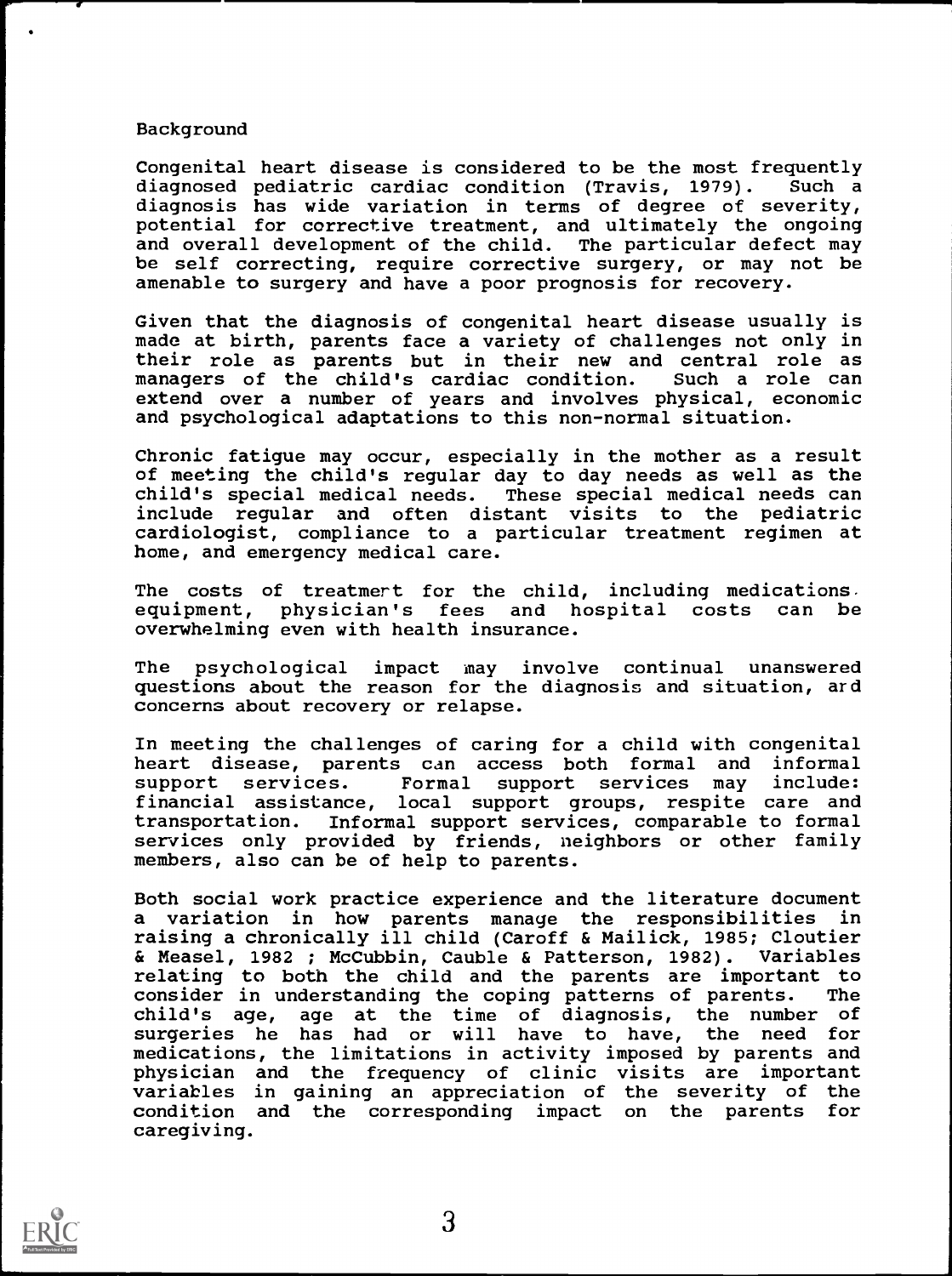Variables pertaining to the parents add further information which enhances our understanding of their coping patterns. Their age, ethnicity, religious affiliation, marital status, socioeconomic status, level of education and use of supports all may impact on the coping pattern that the parents utilize in caring for their ill child.

Three particular coping patterns have been identified by<br>McCubbin, McCubbin, Patterson, Cauble, Wilson, and Warwick McCubbin, McCubbin, Patterson, Cauble, Wilson, (1983) in their research with parents of chronically ill children. These coping patterns focus on family integration, social support and self-esteem, and understanding the medical situation of the child.

Given the role that parents play in managing the needs of their the state of their children with congenital heart disease, it is important for service providers in general and social workers in particular to know the coping patterns that are facilitative so that these patterns can be enhanced or supported.

In the State of Hawaii, there are two factors which may have<br>some important impact on the coping patterns of parents. These some important impact on the coping patterns of parents. These<br>factors are ethnicity and geography. The ethnic diversity factors are ethnicity and geography. prevalent in the State may impact on how parents view the diagnosis and subsequently on how they use formal support services. Language may also create a barrier to understanding of the diagnosis and accessing services. Geographically, due to the island makeup of the State, travel between islands is costly and families can remain isolated from formal support services. All of the islands have fairly extensive rural areas which contribute to limited access of support services.

Thus, this study addressed parental coping patterns with children with congenital heart disease. Attention was given to geography and ethnicity as well as to characteristics of the parents and the child as factors which have potential for impacting on coping pattern.

#### The Agency

The Crippled Children's Services Branch of the Hawaii State Department of Health provides diagnostic and treatment services to children with congenital heart disease. Diagnostic services are available to all children, however treatment services are available to only those children whose families meet specific financial eligibility requirements. Treatment services include a range of medical, nursing, and habilitation services as well as social work services. Monitoring services ara ongoing. Although services are based in Honolulu, clinics are scheduled regularly on the three neighbor islands.

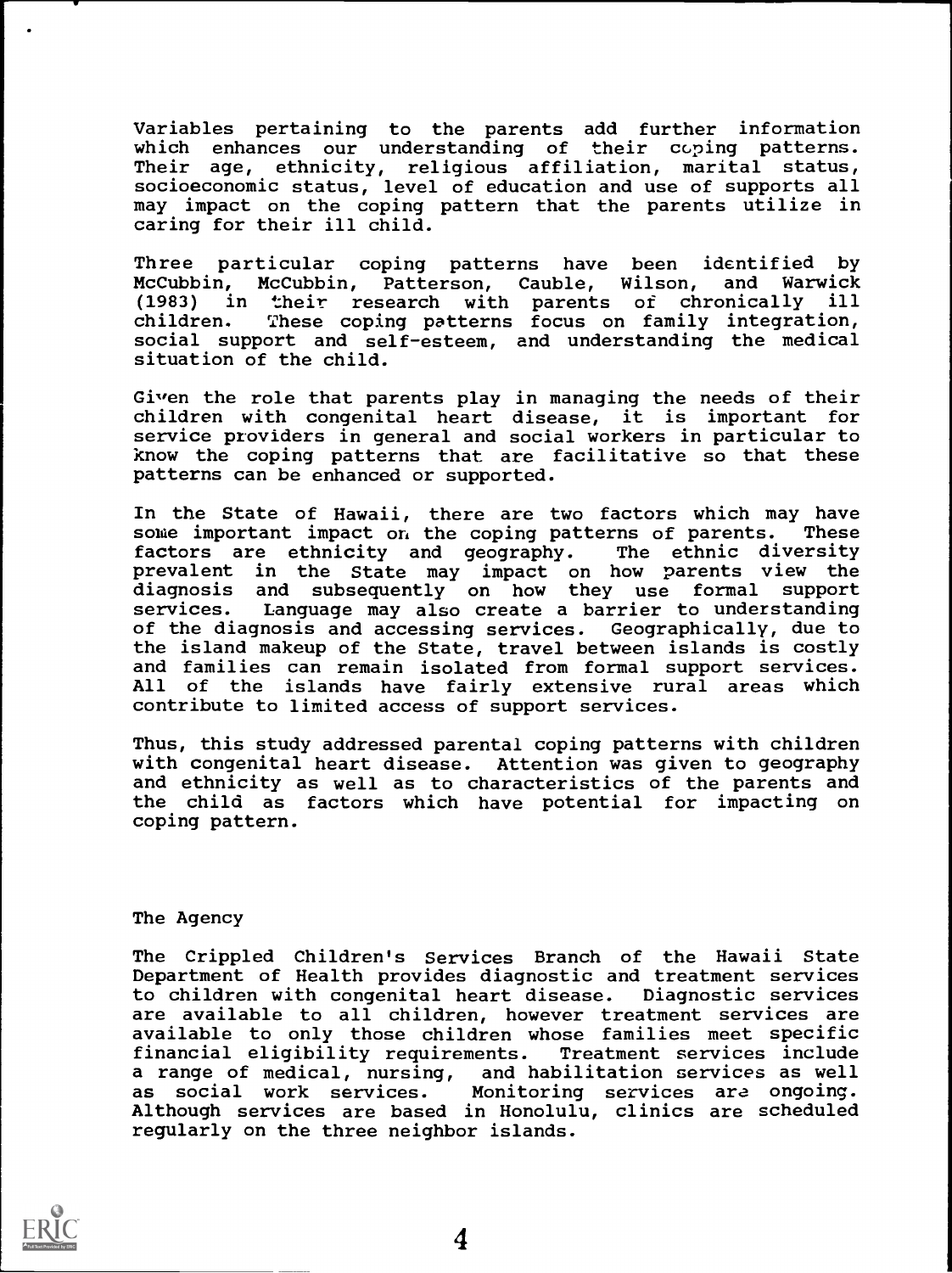The Study

This was a one group exploratory study of a population of parents whose children were patients of the cardiac clinic of the Crippled Childrens' Services Branch located in Honolulu, Hawaii. The study attempted to answer the following questions: (1) What coping patterns do parents report in the management of their children with congenital heart disease?; and (2) What might be associated with these coping patterns? Consequently two major factors were investigated, the coping patterns/styles of these parents, and the demographic characteristics of the parents and their children with congenital heart disease.

The population pool included all those families who were registered with the Pediatric Cardiac Clinic of the Crippled Childrens' Services Branch. A random sample of seventy eight (78) names were selected by a computer program fron an alphabetic listing. Of these 78, thirty seven (37) names had to be<br>discarded due to: lack of current telephone numbers; lack of lack of current telephone numbers; response to telephone calls; lack of understanding of English; and the unavailability of the primary caregiver to respond to the telephone interview. Thirty two (32) parents whose child did have congenital heart disease did participate in the study. Noteworthy is the fact that among those families who could be reached for participation in the study, there were no refusals.

Prior to the initiation of the telephone interviews, a letter was sent to all potential subjects by the Director of the Crippled Childrens' Services Branch. The letter informed the parents of the study and afforded them an opportunity to refuse to participate. Telephone interviews lasting between forty (40) and ninety (90) minutes were conducted during January and February, 1987 by two research students.

Two separate instruments were used to collect the data. One instrument was a demographic type questionnaire that included ithms about the characteristics of the parents, their perception and utilization of formal and informal resources, and characteristics of their child with congenital heart disease. The other instrument was a standardized questionnaire called the CHIP - Coping Health Inventory for Parents which assessed how parents manage family life when one member has a medical condition that calls for continued care (McCubbin et at., 1983). The CHIP contains forty five (45) items relating to behaviors along three separate dimensions: (1) family life and family relationships; (2) social support; and (3) understanding the medical situation. The instrument, as developed by McCubbin and his associates and was noted to have an acceptable reliability  $(r = .86)$ .

A number of methodological factors pose limitations to the results of the study. The small N size of the sample does impact on the ability to document statistically significant



 $\tilde{p}$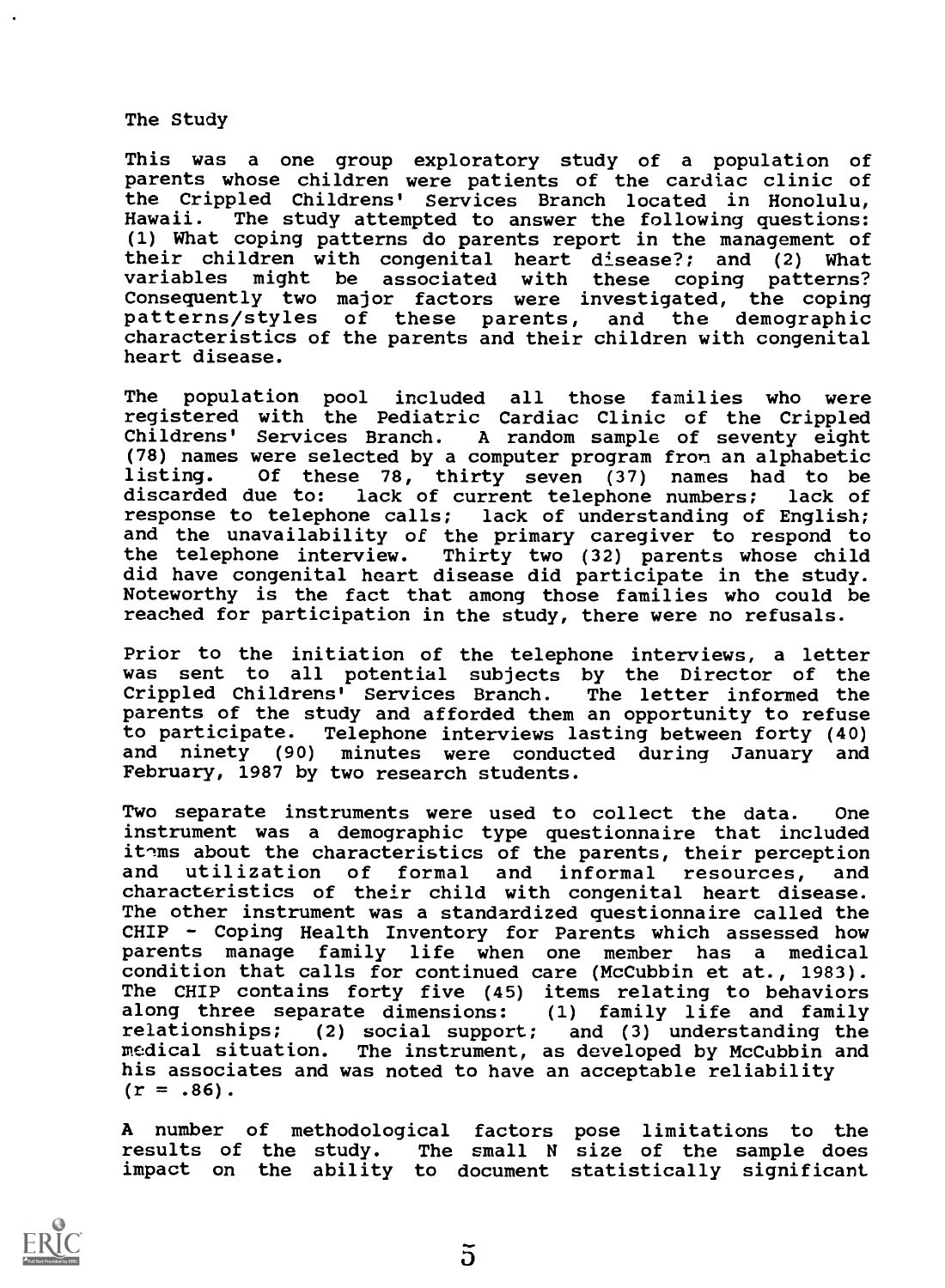relationships and to generalize the results to the larger population of parents with congenital heart disease. Some of<br>the items on the CHIP questionnaire were unclear to the items on the CHIP questionnaire were unclear to the respondents and the length of that questionnaire may have resulted in response set bias by some of the participants. Despite these limitations, the data obtained from this study does allow us to address the research questions and provides valuable intormation about the coping patterns of a multi-ethnic<br>sample of parents. Such information can be used as a consideration in determining social work treatment with families of children with congenital heart disease.

### Findings

The findings of this study are presented according to the characteristics of the children with congenital heart disease, characteristics of the parents, and coping patterns.

Children with Congenital Heart Disease

Table 1 summarizes the characteristics of the children with<br>congenital heart disease. The children ranged in age from less The children ranged in age from less than a year old to seventeen years of age with the average age being five years. There was almost equal numbers of males and females represented in the sample. Over ninety percent of these children had been diagnosed at birth as having congenital heart disease, but only one third had any surgical treatment for this<br>condition. In terms of limitations on activities, over eighty In terms of limitations on activities, over eighty percent had never had restrictions imposed by either their parents or their physician. Currently, almost ninety percent are not taking medication for their condition and nearly two thirds have clinic appointments scheduled less than once a year.

Thus, it appears that this sample of children with congenital heart disease, on the average, does not present extraordinary demands on the parents in terms of medical and physical management.

### Parents

Table 2 displays the characteristics of the parents. Eighty one percent of the respondents to the telephone interview were mothers who ranged in age from twenty to sixty five with the<br>average age being thirty four years. Nearly two thirds of average age being thirty four years. the mothers wre currently married and over ninety percent reported an income of less than \$21,000 per year. The average number of persons this income supported was four. Educational achievement for this sample ranged from sixth grade to college with the average being a high school education. The majority of the respondents resided on the island of Oahu with the islands of Kauai, Hawaii, and Maui also represented in this sample.

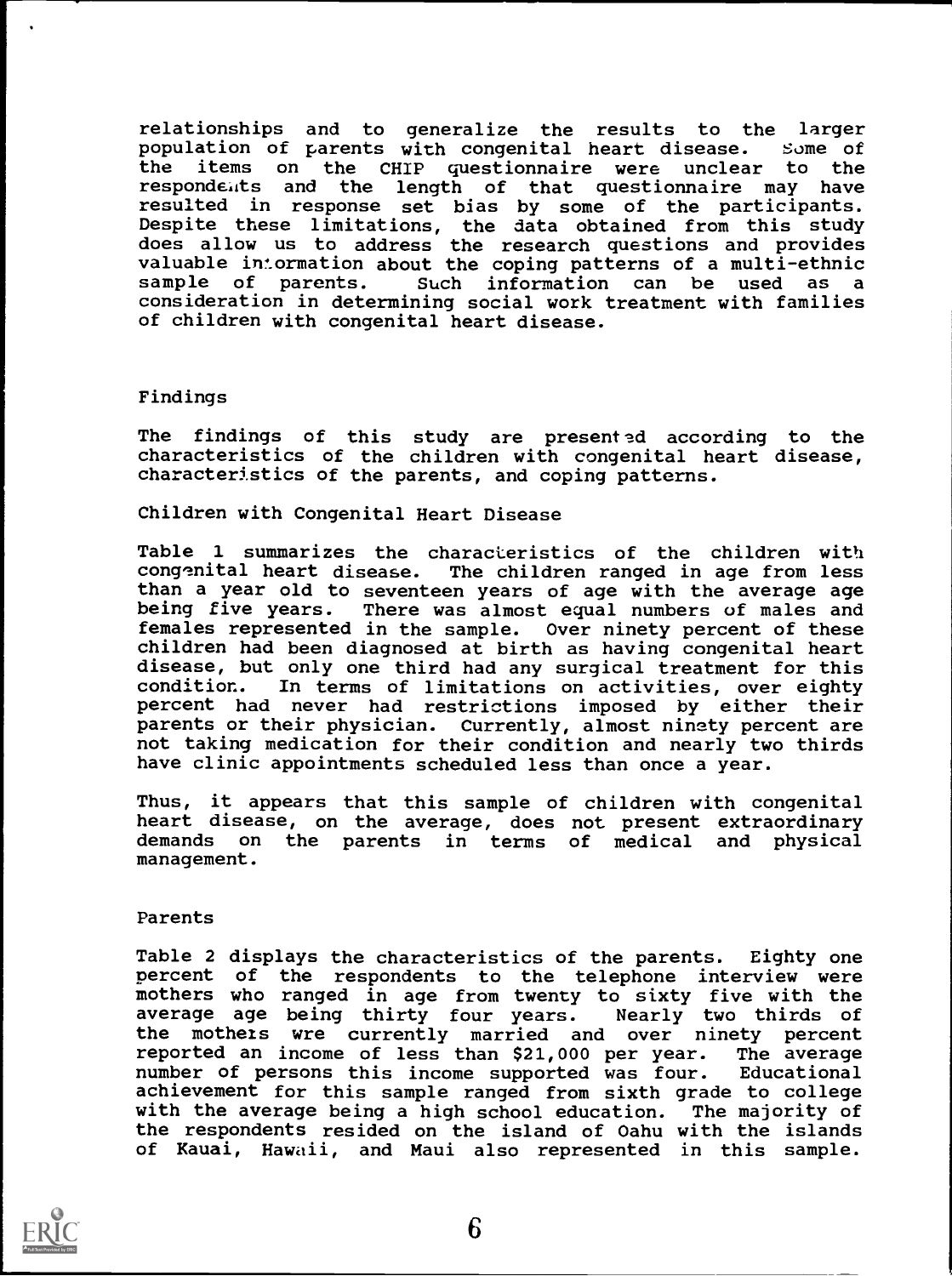Nearly ninety percent of the respondents reported some religious affiliation with the two main denominations being Catholic and Hawaiian or part Hawaiian was the most highly represented ethnic group followed by the Filipinos, Mixed Ethnic Group, Caucasians and Japanese. Over eighty percent of the respondents reported informal support services readily available whereas seventy five percent reported that they currently were using at least one public community resource. Sixty percent of the respondents anticipated complete recovery of their child from the caridac condition whereas twenty five percent reported that although their child's condition was stable, there would always be a need for some type of medication or medical follow up.<br>Finally, the respondents noted the medical services, public the respondents noted the medical services, public health nursing services, and financial assistance as the most useful services provided by the Crippled Childrens' Services Branch.

Thus, it appears that the parents, on the average, are connected with both formal and informal support services to assist them in the management of their child with congenital heart disease. Additionally, these parents demonstrate characteristics (age, education, income, and marital status) that one might assume to be consistent with the ability to provide for the needs of a chronically ill child.

#### Coping Patterns

In answering the items on the CHIP questionnaire, respondents could indicate the degree to which the item was considered to be helpful in the management of their child with congenital heart<br>disease. Answers ranged from not helpful at all to extremely Answers ranged from not helpful at all to extremely helpful.

Noted in Tables 3, 4, and 5 are those items for which a majority of the respondents indicated that they were extremely helpful.

Table 3 identifies those items from Subscale <sup>1</sup> - Maintaining Family Integration, Cooperation, and an Optimistic Definition of<br>the Situation. Given the hich percentage of items (16 of 19) Given the high percentage of items (16 of 19) within this subscale noted to be extremely helpful, this coping pattern or these coping behaviors were more readily used by this sample that the other coping patterns. Clearly in this coping sample that the other coping patterns. style, behaviors which focus on interaction with the child, and the perceptions that the medical needs of the child are being met and that there are positive aspects of the situation, are emphasized.

Table 4 indicates those items from Subscale 2 - Maintaining Social Support, Self-Esteem, and Psychological Stability, for which the majority of the respondents identified as extremely helpful. It is noteworthy that only four items of a total of eighteen items in this scale could be included in this table, Further, particular items fould to be helpful focus on

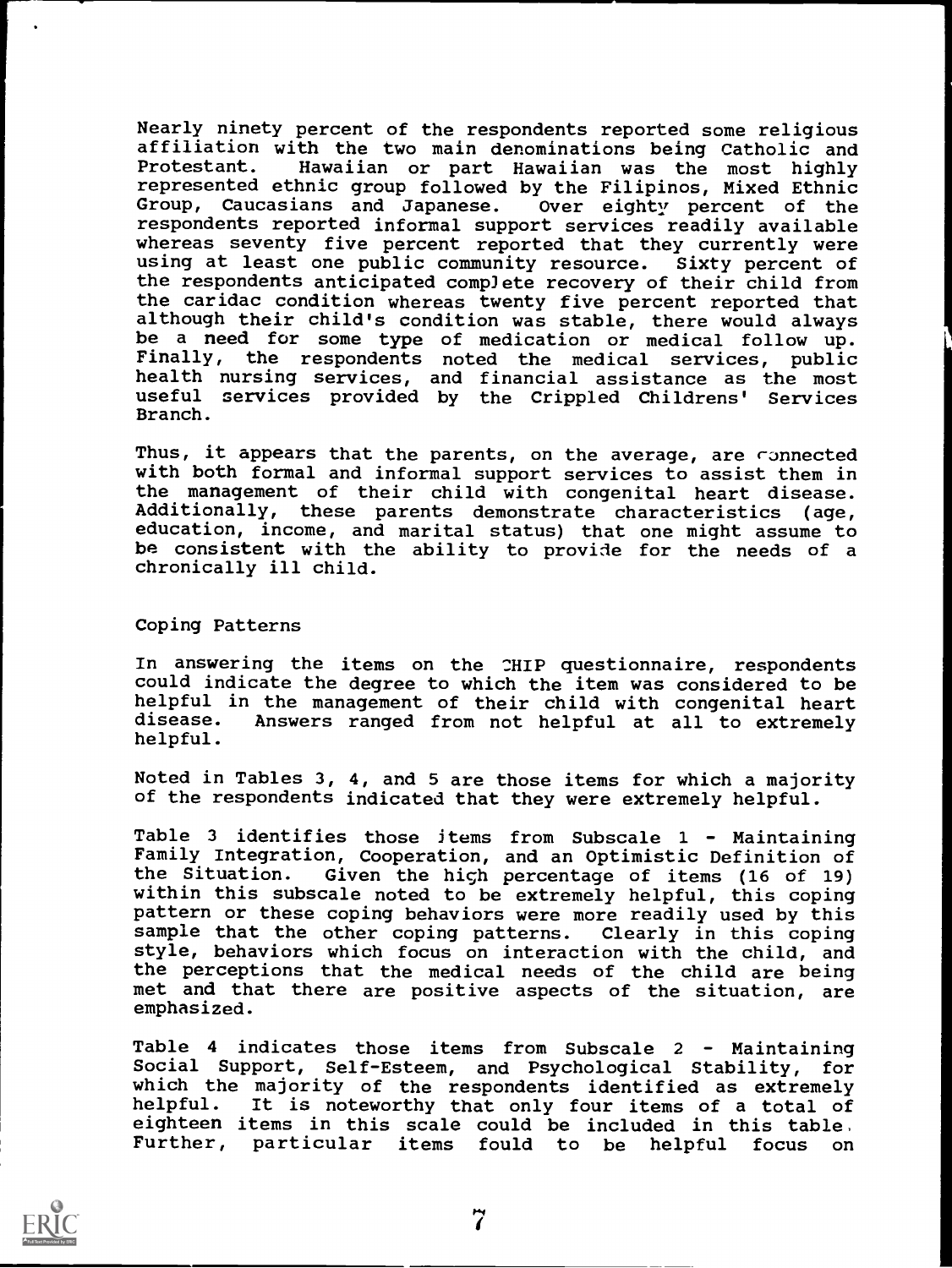self-esteem moreso than on social support.

Table 5 depicts those items of Subscale 3 - Understanding the Medical Situation through Communication with Other Parents and Consultation with the Medical Staff, which were found by a majority of the respondents to be extremely helpful. Obviously direct communication with the physician and other medical staff are valued most highly, followed by the parents actually carrying out medical treatments at home. Talking with other parents and reading about the medical problem are also considered to be extremely helpful.

In sum, this sample of parents reported as extremely helpful coping behaviors within each of the three dimensions of the CHIP questionnaire. Coping patterns focused primarily on Maintaining Family Integration, Cooperation and an Optimistic Definition of the Situation, followed by Understanding the Medical Situation through Communication with Other Parents and Consultation with<br>the Medical Staff. Finally, some coping behaviors of the Finally, some coping behaviors of the<br>ing Social Support, Self-Esteem and dimension Maintaining Social Support, Self-Esteem and Psychological Stability were ide.itified as extremely helpful.

In assessing the impact of ethnicity and geography in relation to coping patterns, the following results were obtained.

All ethnic groups essentially displayed comparable coping patterns, obtaining nearly equal mean scores for each of the subscales.

According to geographical location however, respondents from the island of Hawaii indicated the lowest percentage of use of formal support services and lower average scores on Subscales 1 and 3 of the CHIP questionnaire. The lower average subscale and 3 of the CHIP questionnaire. scores suggest that the respondents from the Big Island are less likely to find extremely helpful in coping, maintaining family integration and understanding the medical situation.

### Discussion

Although it appears from the characteristics of the children with congenital heart disease that they present few extraordinary caregiving demands on the parents, this does not mean that information about the child is not important. Rather, it remains important to document such information early on as part of the<br>assessment phase of social work intervention. Further, it is assessment phase of social work intervention. critical to elicit the parents' perception about physical caregiving demands in light of the child's characteristics since there is a body of literature that suggests that perception of disability can have a greater impact that the actual severity of the disability. Additionally, ongoing communication with parents is necessary if one is to assess the changing demands

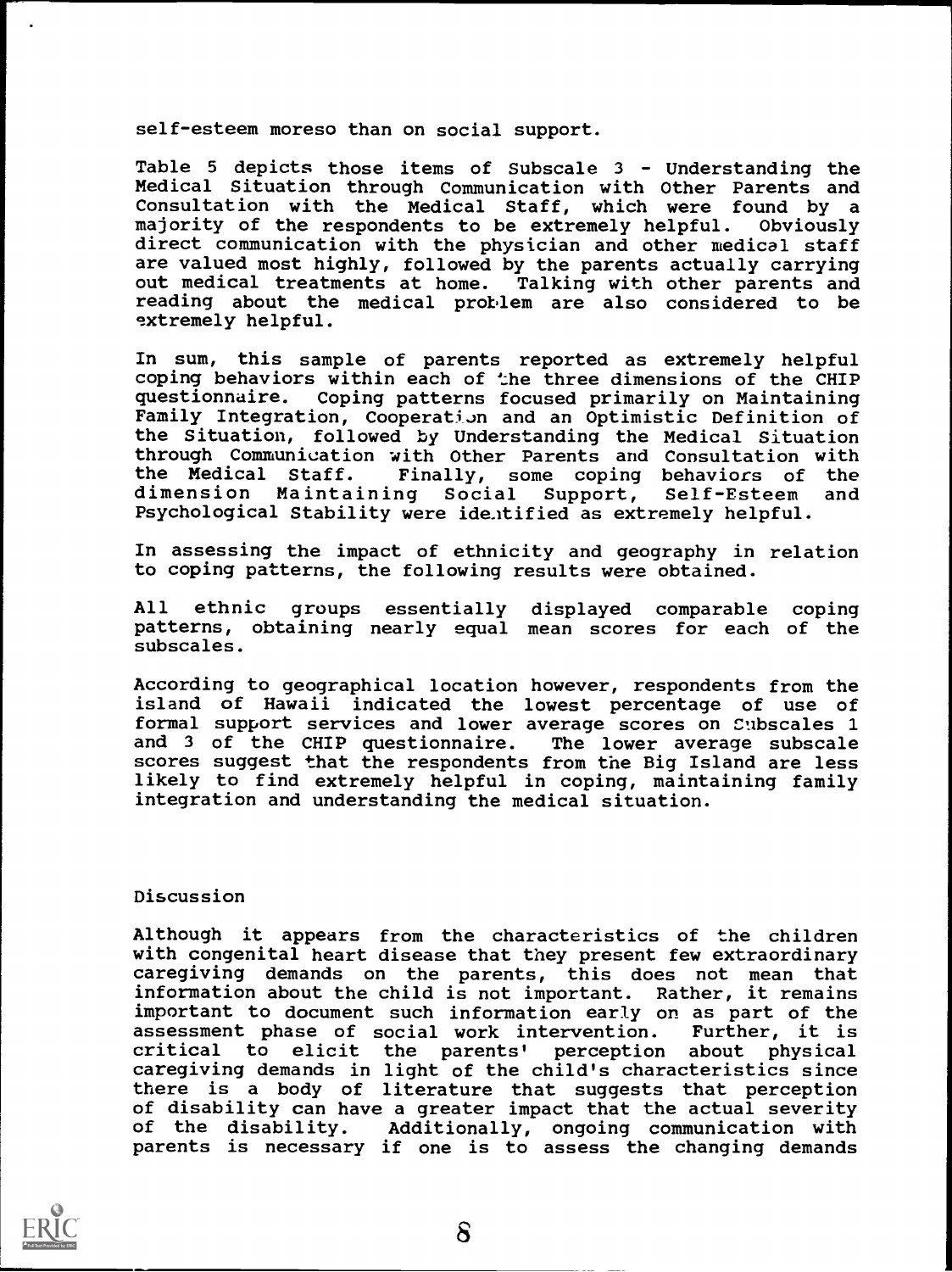that such a diagnosis can place on the parents.

These practice implications are supported by the parents' identification of coping behaviors that are extremely helpful talking with medical staff, and carrying out treatments at home.

In terms of the characteristics of the parents, the findings suggest a group of parents who do have the capacity to meet the special demands of managing a child with congenital heart As noted above, it is important to document such characteristics during the assessment phase of social work intervention. Additionally, a focus on the self-esteem of the parent and reinforcing the parents' competence to meet the caregiving demands is consistent with those behaviors identified by parents as extremely helpful - developing myself as a person, and becoming me self reliant and independent. Using an empowerment model in the treatment phase of social work empowerment model in the treatment phase of social intervention is expected to further reinforce the strengths that the parents present initially.

Consistent with the life model, a family approach to social work practice, and with the respondents' emphasis on family integration as a coping pattern, it is imperative that the family unit be involved in both the assessment and intervention<br>phases. Particular emphasis may be given to reach out to the Particular emphasis may be given to reach out to the fathers early on and to engage them in both an affective and an instrumental role. It seems that an entry point for engaging the fathers is just after the birth when the diagnosis is first made and when the father is present at the hospital for the birth.

It seems that the CHIP questionnaire is an appropriate instrument that can be used during the assessment phase in order to document parental coping patterns. Such information can be used later to reassess and guide clinical practice.

If in fact, family integration and cooperation is the major coping pattern, then treatment should have a family focus. critical in this coping pattern is a positive outlook for the recovery of the child and thus each family member should be encouraged to verbalize goals for the child and ideas on how to facilitate the achievement of those goals.

Given the importance of understanding the medical situation as a helpful means of coping, social workers can use a variety of strategies including: facilitating direct communication between the physician and other health care professionals and the family; linking parents to other parents who have experienced comparable challenges; and providing reading materials or written summaries of parent conferences with health care professionals

In terms of implications of the findings for research, there are several. Further documentation of parental coping patterns is

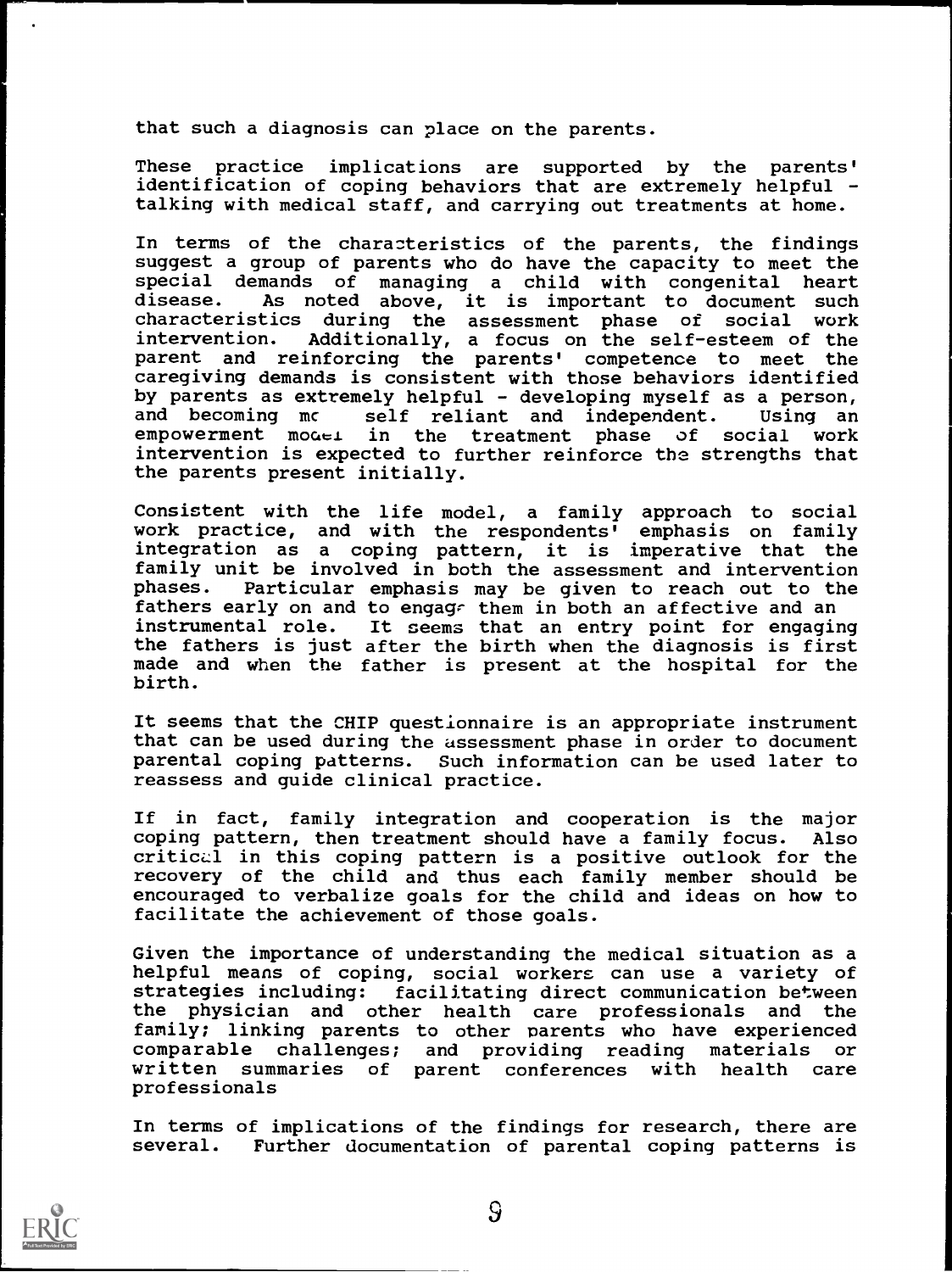necessary and it is important not only to use a larger sample, but also to include a sample that exhibits wider variation in child and parent characteristics so that assessment of child and parent characteristics so that assessment demographic and perceptual variables that may relate to coping patterns can be tested.

The area of psychological burden or  $i^r$  act of the diagnosis of congenital heart disease on parents' caregiving responsibilities<br>needs further exploration. Perhaps an in-depth interview Perhaps an in-depth interview protocol could be used initially to glean information about variables that might be important.

Finally, the dimension of social support was not as highly regarded as helpful as the other two dimensions. This seems regarded as helpful as the other two dimensions. contrary to experience and the literature in terms of an approach<br>to coping. Therefore, further investigation of how social Therefore, further investigation of how social support impacts on coping is necessary.

#### Summary

This was a one group exploratory research study about the demographic characteristics and coping patterns of parents whose child was diagnosed as having congenital heart disease.

The purpose of the study was to document the coping styles of the primary caregivers of these children. Telephone interviews were conducted over a one month period to a random sample of subjects from the various islands of the State of Hawaii. The subjects from the various islands of the State of Hawaii. CHIP questionnaire, developed by McCubbin et al. (1983), and a demographic questionnaire were the data collection instruments<br>utilized. Despite methodological limitations, the findings can Despite methodological limitations, the findings can be of use to social workers in planning for efficacious service delivery.

The results of this study suggest a sample of children who were diagnosed as having congenital heart disease within the first year of life and who had no significant surgeries or limitations placed on their activity. The typical respondents were young married mothers who had a high school education and whose incomes were low given the cost of living in Hawaii. Most had used informal supports in addition to some public services, and most believed that their child would recover completely.

Thus, we have a sample of children who do not present extraordinary physical caregiving demands and a population of parents who seem to have the resources to manage their children without major difficulties.

The coping patterns that emerged from this sample of parents and were identified as extremely helpful focused on family integration followed by understanding the medical situation. The

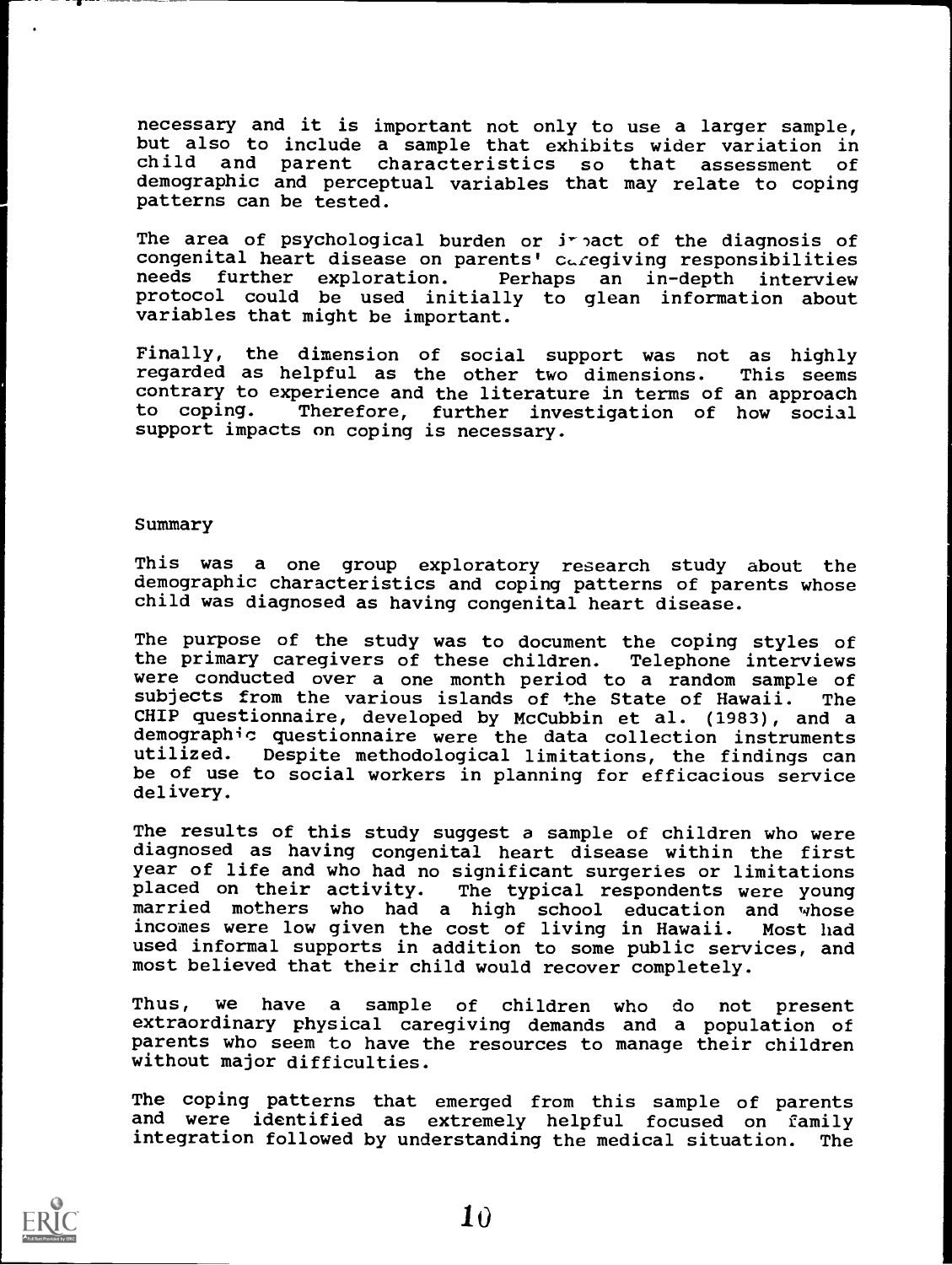dimension of social supports was found to be the least helpful of the three to parents.

All ethric groups were found to display comparable coping<br>patterns. However, geography seemed to display some impact in However, geography seemed to display some impact in the the respondehts from the Big Island were less likely to report understanding the medical situation as extremely helpful and were less likely to use formal support services.

Implications of these results for both social work practice and for further research are as follows. A family approach that documents client and parent characteristics is necessary in the assessment phase. Utilization of the CHIP questionnaire to Utilization of the CHIP questionnaire to document coping patterns also appears useful in clinical<br>assessment. Engaging the entire family, especially the father Engaging the entire family, especially the father early on is important if family integration is to be enhanced. A combination of strategies including verbal communication and written information to facilitate parental understanding of the medical situation can be employed.

Further exploration of the issues is needed using a larger and more diverse sample. The meaning of the pshychological burden or impact should also be investigated as well as how social support impacts on coping.

Finally, it is important to recognize that because of the complexity of human behavior, research does not usually generate new and innovative information. Rather, it tends to provide us with new directions for exploration, to raise more questions about the issue, to reinforce our practice wisdom, and to provide empirical support for the relevance of social work practice with families with children with congenital heart disease.

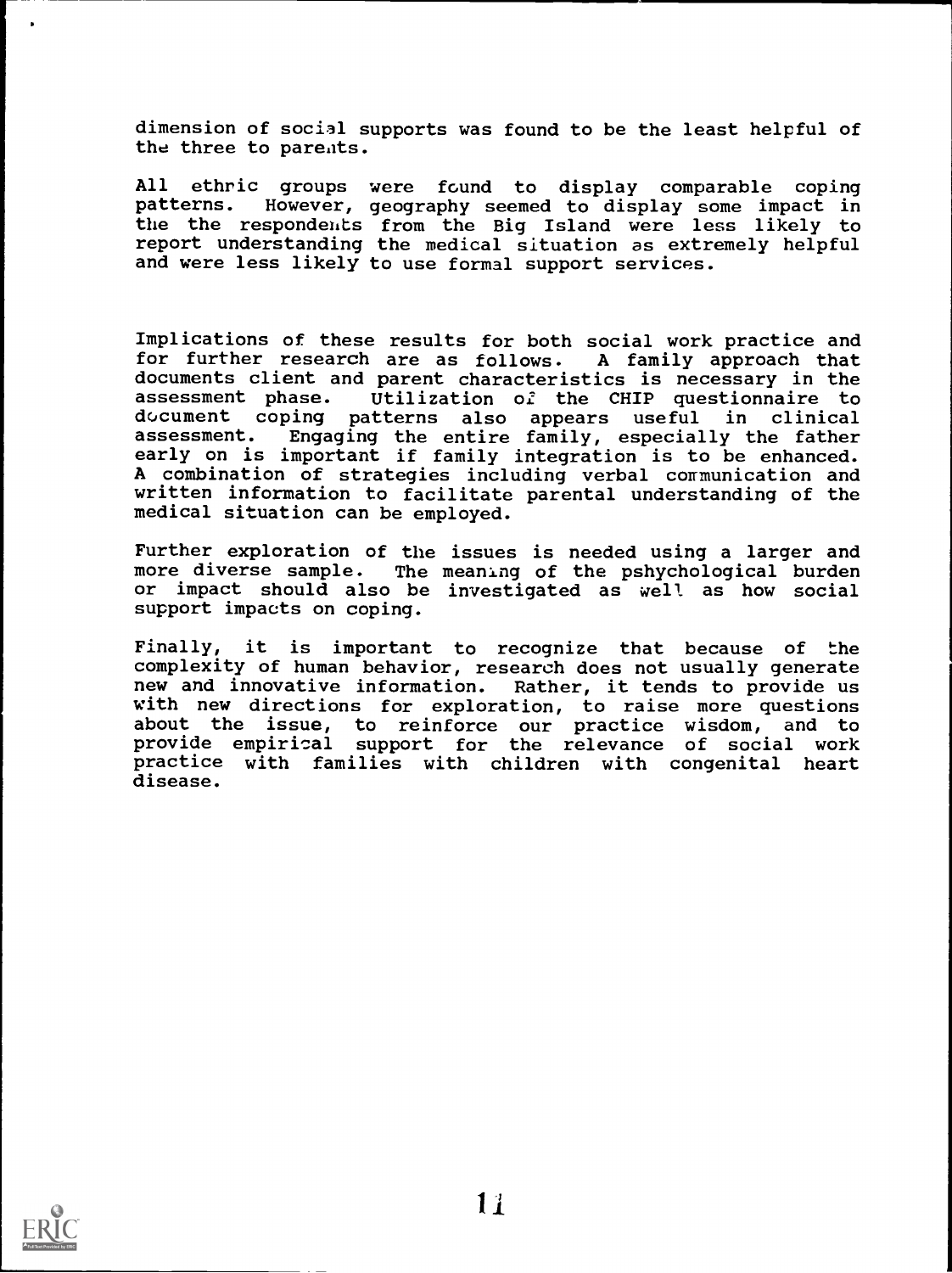| Table 1                           |  |
|-----------------------------------|--|
| Characteristics of the Child with |  |
| Congenital Heart Disease          |  |

| Age                 | Range Less than 1 year to 17 years<br>Mean<br>5 years |
|---------------------|-------------------------------------------------------|
| Age at Diagnosis    | 93% diagnosed at birth                                |
| Gender              | 56% male<br>44% female                                |
| Significant Surgery | 62% none<br>34% one or more                           |
| Activity Limits     | 81% none by parents<br>84% none by physician          |
| Medications         | 87% none                                              |
| Clinic Visits       | 62% less than once a year                             |



 $\ddot{\phantom{0}}$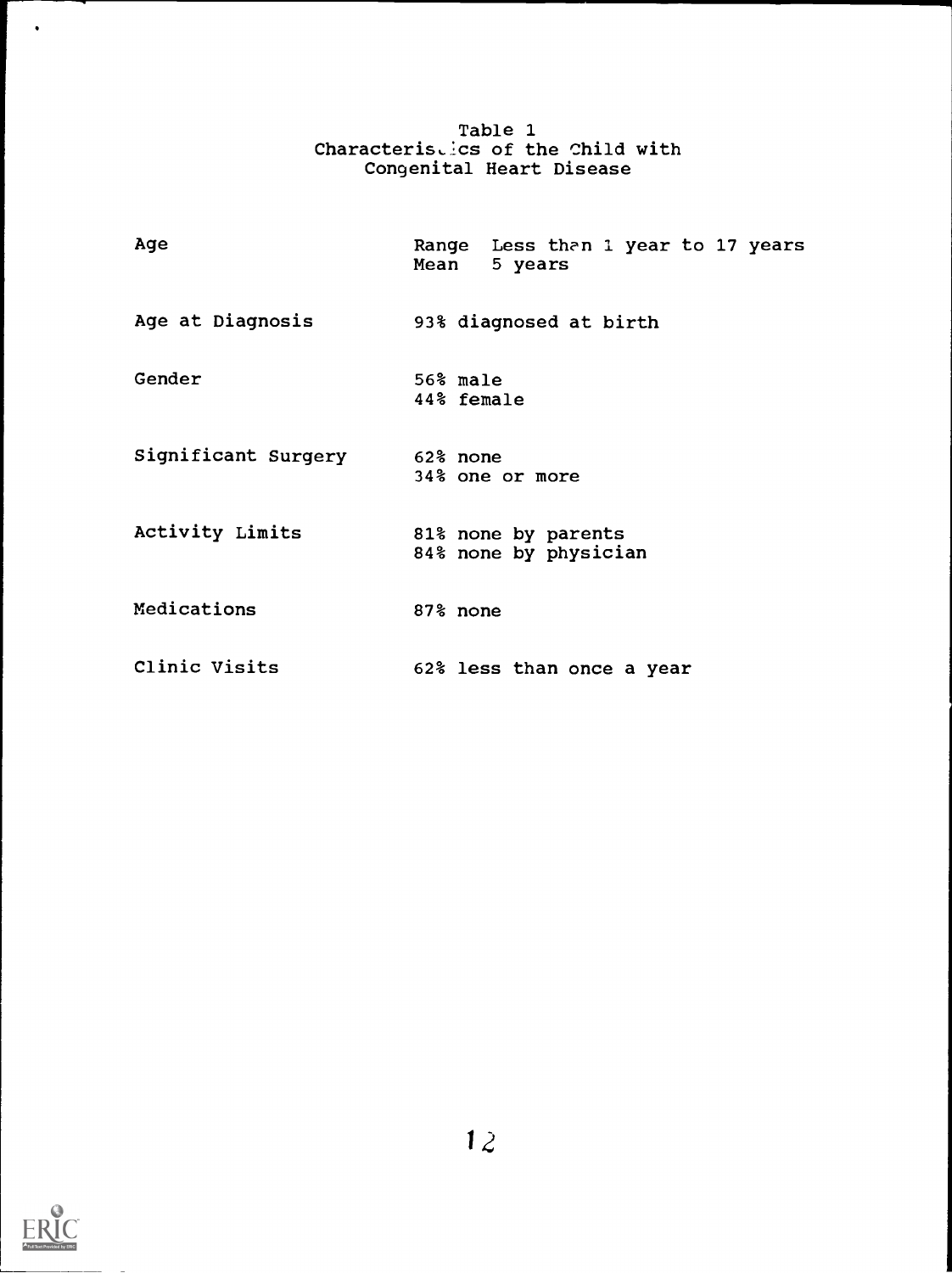# Table 2 Summary of Characteristics of Respondents

| Relationship       | 81% mothers                                                                                                                     |
|--------------------|---------------------------------------------------------------------------------------------------------------------------------|
| Age                | 20 years to 65 years<br>Range<br>Mean<br>34 years                                                                               |
| Marital Status     | 65% married                                                                                                                     |
| Income             | 90% less than \$21,000.00 per year                                                                                              |
| Family Size        | 66% four or less                                                                                                                |
| Education          | Range 6 grades to College Graduate<br>Mean High School Graduate                                                                 |
| Residence          | 53% Oahu<br>18% Kauai<br>15% Hawaii<br>12% Maui                                                                                 |
| Religion           | 43% Catholic<br>21% Protestant                                                                                                  |
| Ethnicity          | 25% Hawaiian/Part Hawaiian<br>22% Filipino<br>18% Mixed<br>12% Caucasian<br>12% Japanese                                        |
| Informal Support   | 84% readily available                                                                                                           |
| Community Resource | 72% using public agency services                                                                                                |
| Degree of Recovery | 61% complete<br>26% stable but will always require<br>followup                                                                  |
| CCSB Services      | $N = 22$ medical care most useful<br>$N = 12$ public health nurse most helpful<br>$N = 10$ financial assistance most<br>helpful |



 $\langle \rangle$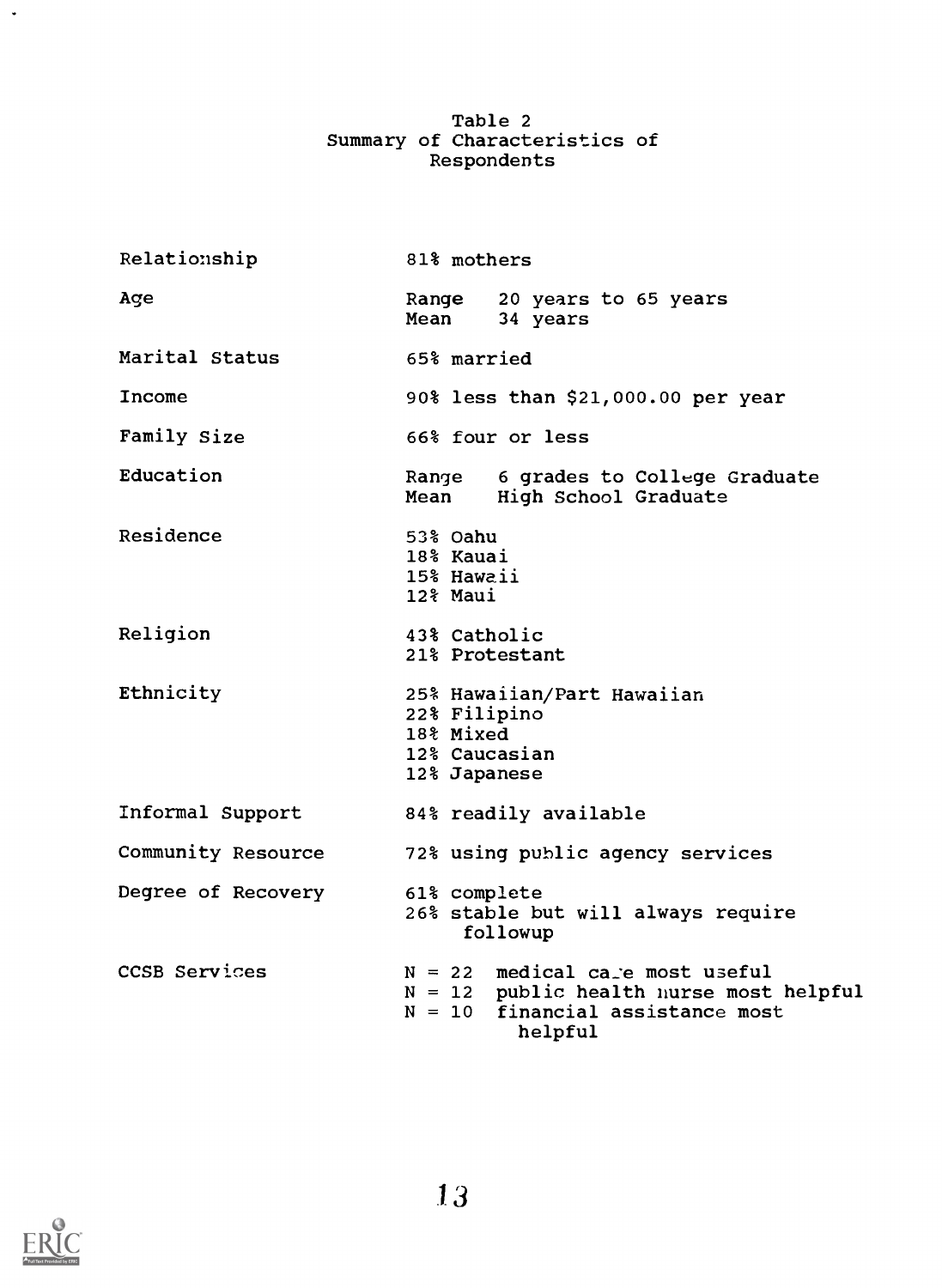# Table 3 CHIP Items of Subscale 1

## Maintaining Family Integration, Cooperation, and an Optimistic Definition of the Situation

# Identified and Extremely Helpful

| Item            |                                                                  | Percent         |
|-----------------|------------------------------------------------------------------|-----------------|
| C1              | Trying to maintain family stability                              | 59%             |
| C3              | Trusting my spouse to support me and<br>the children             | 65%             |
| C6              | Believing that my child will get better                          | 75%             |
| C8              | Showing that I am strong                                         | 59%             |
| C16             | Belief that the clinic has my family's<br>best interest in mind  | 72%             |
| C18             | Believing in God                                                 | 84%             |
| C21             | Doing things as a family                                         | 69%             |
| C <sub>23</sub> | Believing my child is getting the best<br>medical care possible  | 90 <sup>8</sup> |
| C <sub>26</sub> | Telling myself that I have things to<br>be thankful for          | 81%             |
| C31             | Encouraging my child to be more<br>independent                   | 59%             |
| C36             | Building a closer relationship with<br>my spouse                 | 62%             |
| C38             | Investing myself in my children                                  | 75%             |
| C41             | Talking over personal feelings with<br>my spouse                 | 59%             |
| C43             | Having my child seen at the medical<br>clinic on a regular basis | 72%             |
| C44             | Believing that things will always<br>work out                    | 75%             |
| C45             | Doing things with my children                                    | 87%             |



 $\ddot{\phantom{a}}$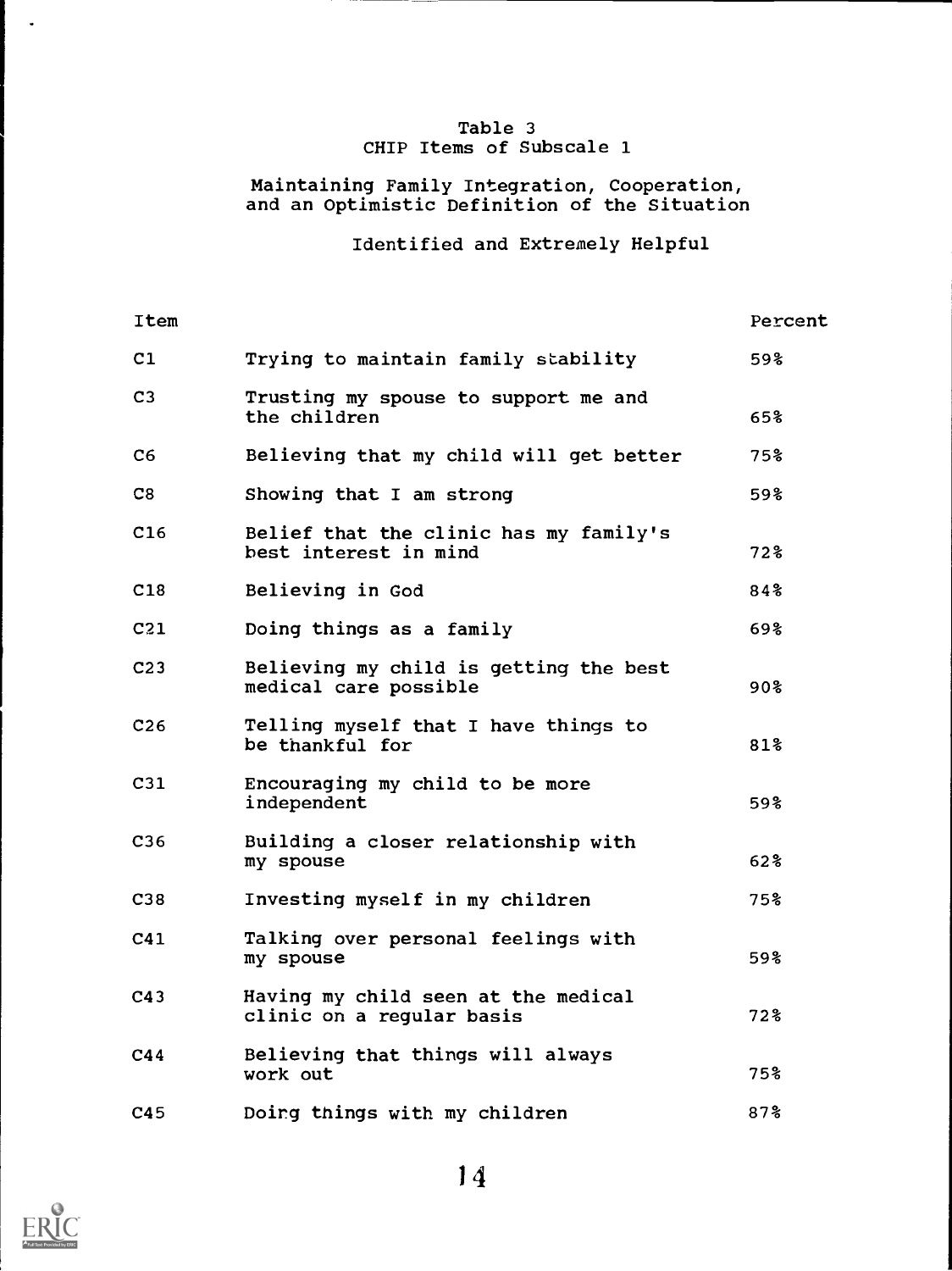### Table 4 CHIP Items of Subscale 2

## Maintaining Social Support, Self-Esteem, and Psychological Stability

Identified as Extremely Helpful

| Item            |                                               | Percent |
|-----------------|-----------------------------------------------|---------|
| C17             | Building close relationships<br>with people   | $62\%$  |
| C19             | Developing myself as a person                 | 75%     |
| C <sub>27</sub> | Becoming more self reliant and<br>independent | 56%     |
| C <sub>32</sub> | Keeping myself in shape and well<br>groomed   | $62\%$  |

## Table 5 CHIP Items of Subscale 3

Understanding the Medical Situation through Communication with Other Parents and Consultation with the Medical Staff

Identified as Extremely Helpful

| Item            |                                                                                 | Percent |
|-----------------|---------------------------------------------------------------------------------|---------|
| C <sub>5</sub>  | Talking with medical staff (nurses,<br>social workers) when we visit the clinic | $72\%$  |
| C10             | Talking with other parents                                                      | 59%     |
| C15             | Talking with the Doctor                                                         | 75%     |
| C <sub>35</sub> | Being sure the medical treatments are<br>carried out at home                    | 68%     |
| C40             | Reading about the medical problem<br>which concerns me                          | $53\%$  |



 $\bullet$